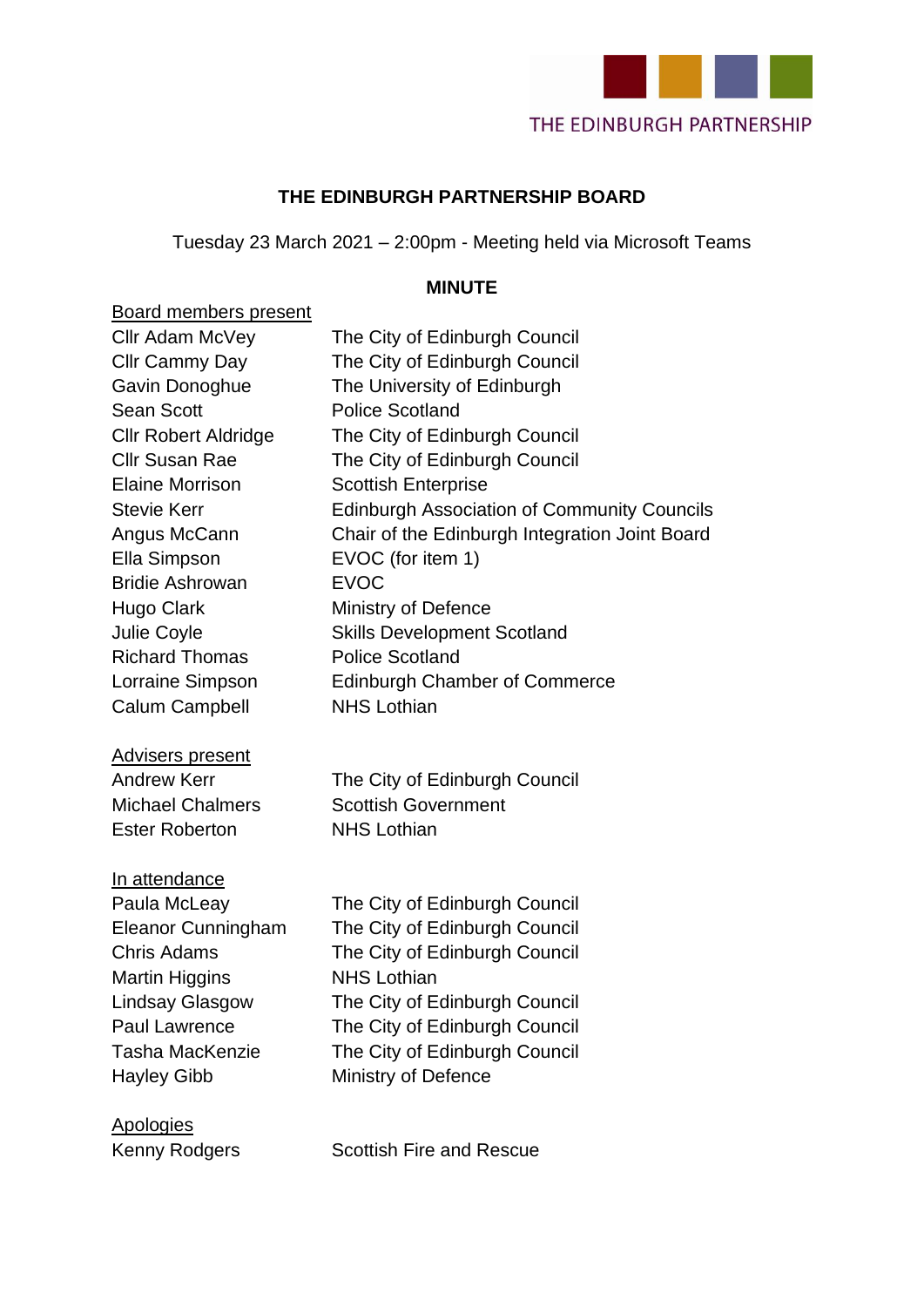# **1 Congratulatory Vote of Thanks upon Retirement- Ella Simpson**

Members of the Edinburgh Partnership thanked Ella Simpson for her longstanding commitment to the third sector, partnership working, EVOC and as Vice Chair of the Edinburgh Partnership. The Partnership congratulated Ella and wished her well on her retirement.

### **2 Minutes**

### **Decision**

To agree the minutes of 15 December 2020 as a correct record.

# **3 Best Value Assurance Audit - Edinburgh Partnership Response**

The City of Edinburgh Council had recently been subject to a Best Value Assurance Audit with the report published on 26 November 2020. An area of focus was partnership working and community engagement and while the audit related to the Council, given the legal duties of partners, the recommendations made around partnership working were of concern to the Board and, in particular, statutory partners. In response to this, the Edinburgh Partnership Board agreed in December 2020 to establish a short life working group tasked to develop a response to address the findings of the audit with this to be reported to the Board by March 2021. The working group's recommendations for improvement actions to further strengthen community planning in the city were presented for consideration by the Board.

### **Decision**

- 1. To agree to rebuild Priority 3 of the local outcome improvement plan as a public health led approach and a broader definition of health and wellbeing post pandemic and to develop a delivery plan to take forward the new approach.
- 2. To agree to develop a partnership plan to deliver the 20-minute neighbourhood model with a focus on shared public, commercial and third sector services models and public service hubs.
- 3. To agree to coordinate on the development of, and model for, operationalising community anchor organisations through the co-production of a shared definition and associated tools and processes.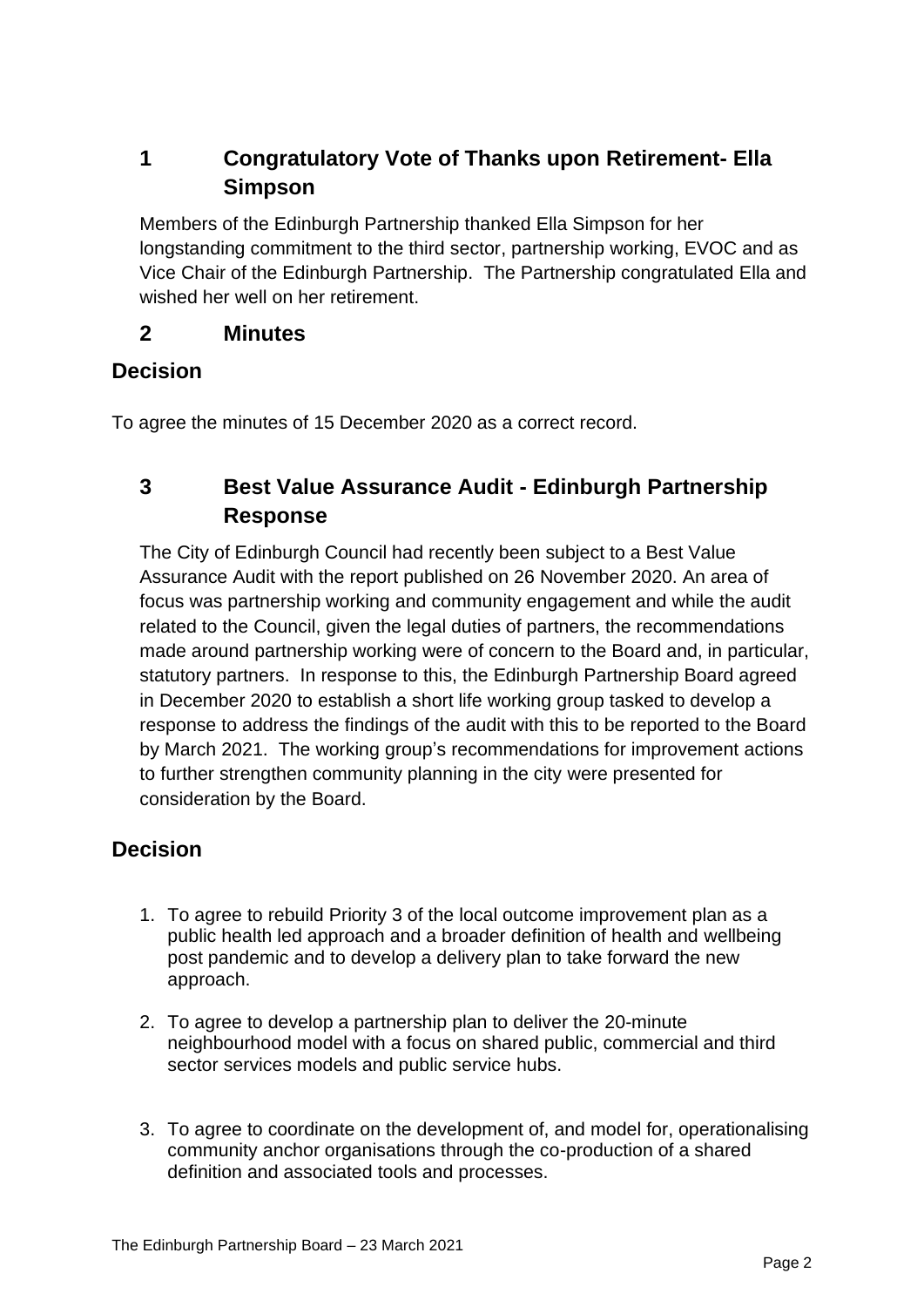- 4. To agree to recognise and support the role of community anchor organisations acting as voluntary sector hubs; to be places of community empowerment, social renewal, community building, regeneration, opportunities to volunteer as well as vehicles to deliver local services and activities jointly and through basing the approach on strong community empowerment principles.
- 5. To agree to promote and rally the support of Anchor Institutions and more broadly to develop plans to collaborate on the delivery of the Community Wealth Building agenda.
- 6. To agree to strengthen and enhance the Community Empowerment plan which was in development and to ensure it clearly outlined how community influence and involvement in community planning could be supported and increased.
- 7. To agree to continue to support local community empowerment and engagement through the neighbourhood networks, with strengthened resourcing and capacity provided by the City of Edinburgh Council to enable them to realise their potential.
- 8. To agree to develop, with the Edinburgh Association of Community Councils and the Community Councils, a framework for collaboration to ensure they could fulfil their statutory function in representing local communities, to build a productive relationship with all community planning partners and the Council in particular.
- 9. To agree to develop future ways of working with the new End Poverty Edinburgh citizens group to ensure that the voices of people with experience of poverty continued to inform the way the Partnership planned and delivered services.
- 10.To agree to establish an implementation group, comprising partner nominees which would deliver the improvement actions which would be brought back to the Edinburgh Partnership Board by June 2021.

### **4 Towards A Thriving Community and Voluntary Sector**

Local community and voluntary organisations had been at the heart of the response to COVID 19 in 2020/21, in the city and across Scotland, being active in their communities and tackling both endemic and novel issues. These initiatives demonstrated an ability, beyond that of public services, to respond quickly and flexibly, offering bespoke personalised support, which local communities have themselves identified. Building on this rearticulated local community response and actively listening to a wide range of stakeholders, a far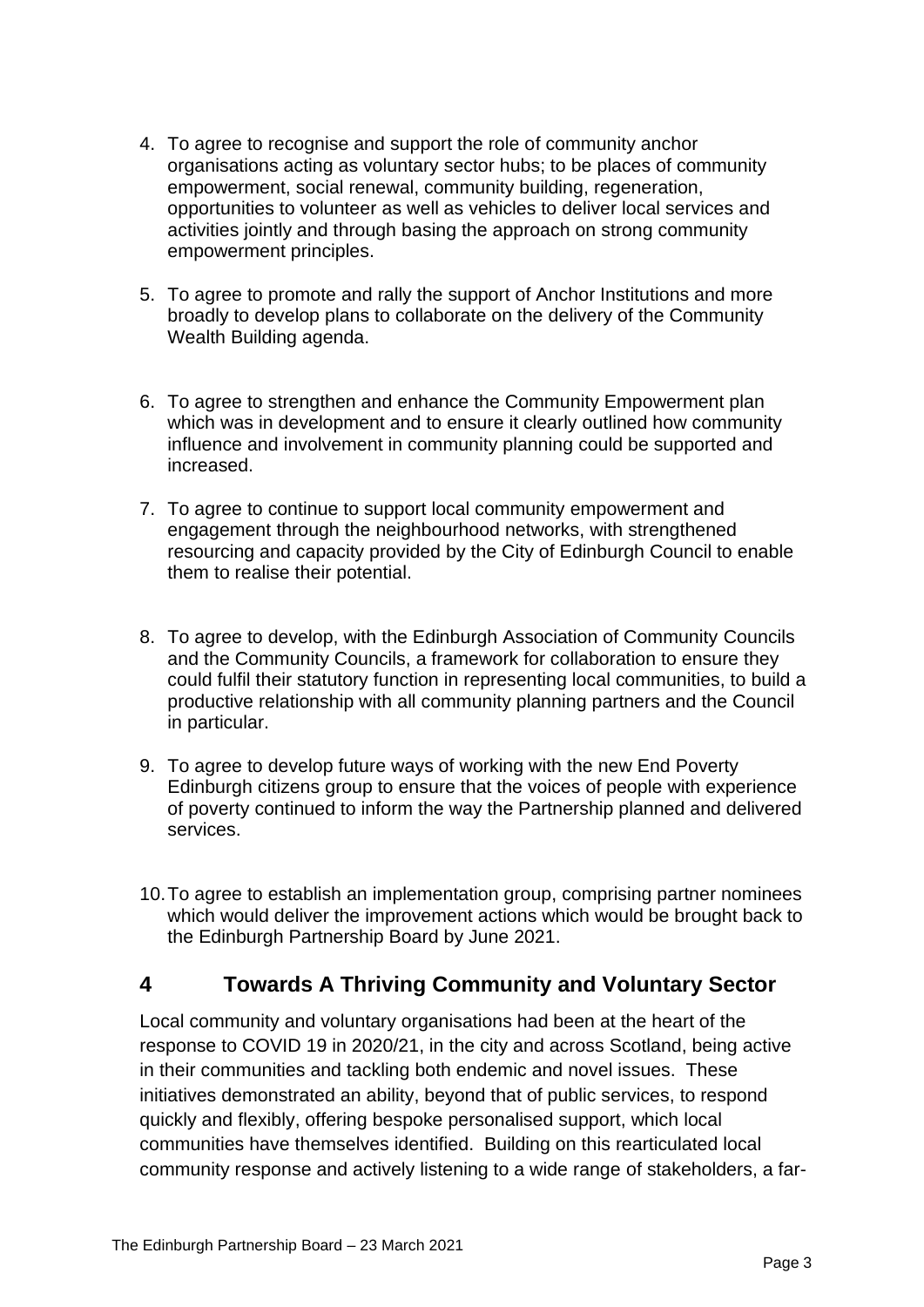reaching re-shaping of the relationship between Edinburgh Partnership partners and city residents, working with networks of local people, through the Community Anchors: Place based Community Anchors - both local organisations and networks,

acting as trusted community hubs that know and understand communities well. A process of codesign with Edinburgh's community & voluntary sector, and people in communities, ensuring there is no wrong door, but multiple doors, for children and families or older people, different for each person, requiring local collaboration.

# **Decision**

- 1. To agree to recognise the vital role played by the community and voluntary sector through the COVID 19 pandemic and to adopt the principle of developing and building on these models of success.
- 2. To agree that further work would be undertaken to support thriving local places through identifying and developing multi-functional community anchors as outlined in this paper, strategically aligned with the recommendations in 'Best Value Assurance Audit' (item 3 refers).
- 3. To agree to jointly work towards establishing the community commissioning and public investment framework and practices to ensure that communities have the appropriate leverage and increased investment to make the required changes and succeed.

# **5 20 Minute Neighbourhood**

Lindsay Glasgow presented the 20 Minute Neighbourhood concept which focussed on the philosophy that Edinburgh would be a sustainable resilient city containing strong cohesive communities. This would be supported a series of connected 20-minute neighbourhoods where the every-day needs of the citizens could be provided locally. This concept was enshrined in the national Planning Framework and adhered to the Scottish Government's place principle. The plans coalesced with the Council's carbon neutral agenda, activity which was already underway to respond to citizens' wellbeing and the Council's poverty and prevention strategy which targeted areas with the most deprivation. The City of Edinburgh Council was seeking a shared commitment to deliver the 20-minute neighbourhood in partnership with the constituent organisations which comprised the Edinburgh Partnership Board, and requested that each organisation identified a lead, shared their priorities and made the Council aware of the assets within their physical estate.

# **Decision**

1. To agree that Partners would share with the City of Edinburgh Council: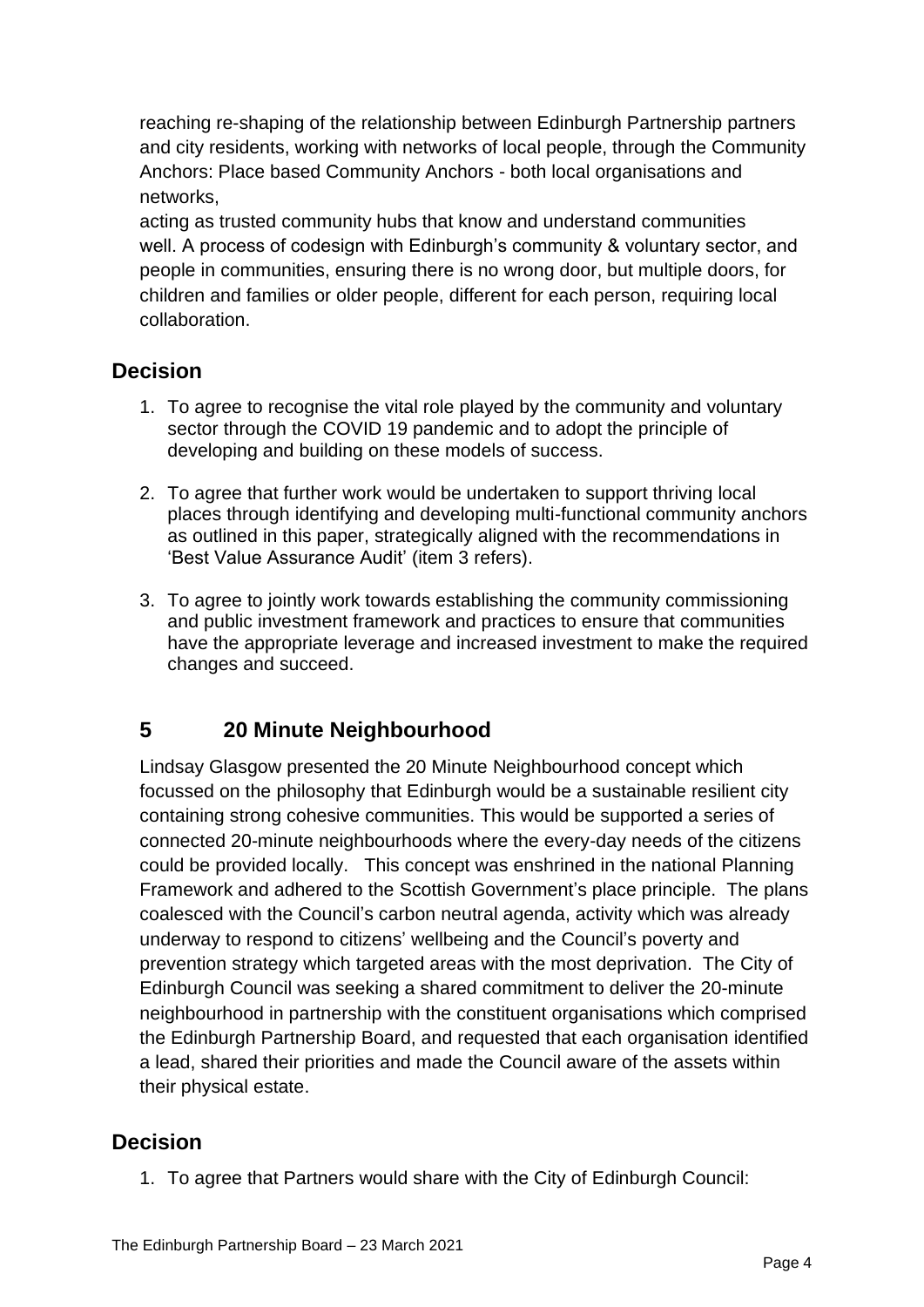- i. A nominated lead from Partner organisations for 20-minute neighbourhood.
- ii. Partner organisations' priorities.
- iii. The physical assets Partner organisations which could form part of the estate for delivering the 20-minute neighbourhood concept.

# **6 Addressing Food Poverty**

A proposed approach to addressing food poverty, taking account of learning from the response to the Covid-19 pandemic, and earlier frameworks and approaches was presented. The proposed approach had two strands: improving the level and security of people's incomes to reduce the need for emergency food provision; and the development of a wider food strategy which encompassed the provision of food in an individual or global crises, as well as the role of food as part of a wider

network of local support for wellbeing, building community and individual resilience. In doing so, the approach aimed to play a core part of meeting the calls to action made to the partnership by the Edinburgh Poverty Commission and align with other partnership priorities on income maximisation and family support being

taken forward by the LOIP Delivery Group. The next steps proposed were to convene a working group to develop a draft strategy for consultation, including underpinning principles and shared outcomes.

# **Decision**

- 1. To agree the development of an Edinburgh Partnership Food Poverty Strategy which would be led by stakeholders and would follow a strategic approach to the distribution of funding, including future crisis funding which would take a cash first approach to ending food poverty in Edinburgh, and which would meet the recommendations of the Edinburgh Poverty Commission.
- 2. To agree to identify a working group of key stakeholders to scope and develop a food poverty strategy.
- 3. To agree to identify underpinning principles and shared outcomes.
- 4. To agree to consult on the draft strategy.
- 5. To agree to refine the model and action plan for consideration by the Edinburgh Partnership at its December 2021 meeting.
- 6. To agree that Partners would contact Eleanor Cunningham should their organisation be able to input into the working group.